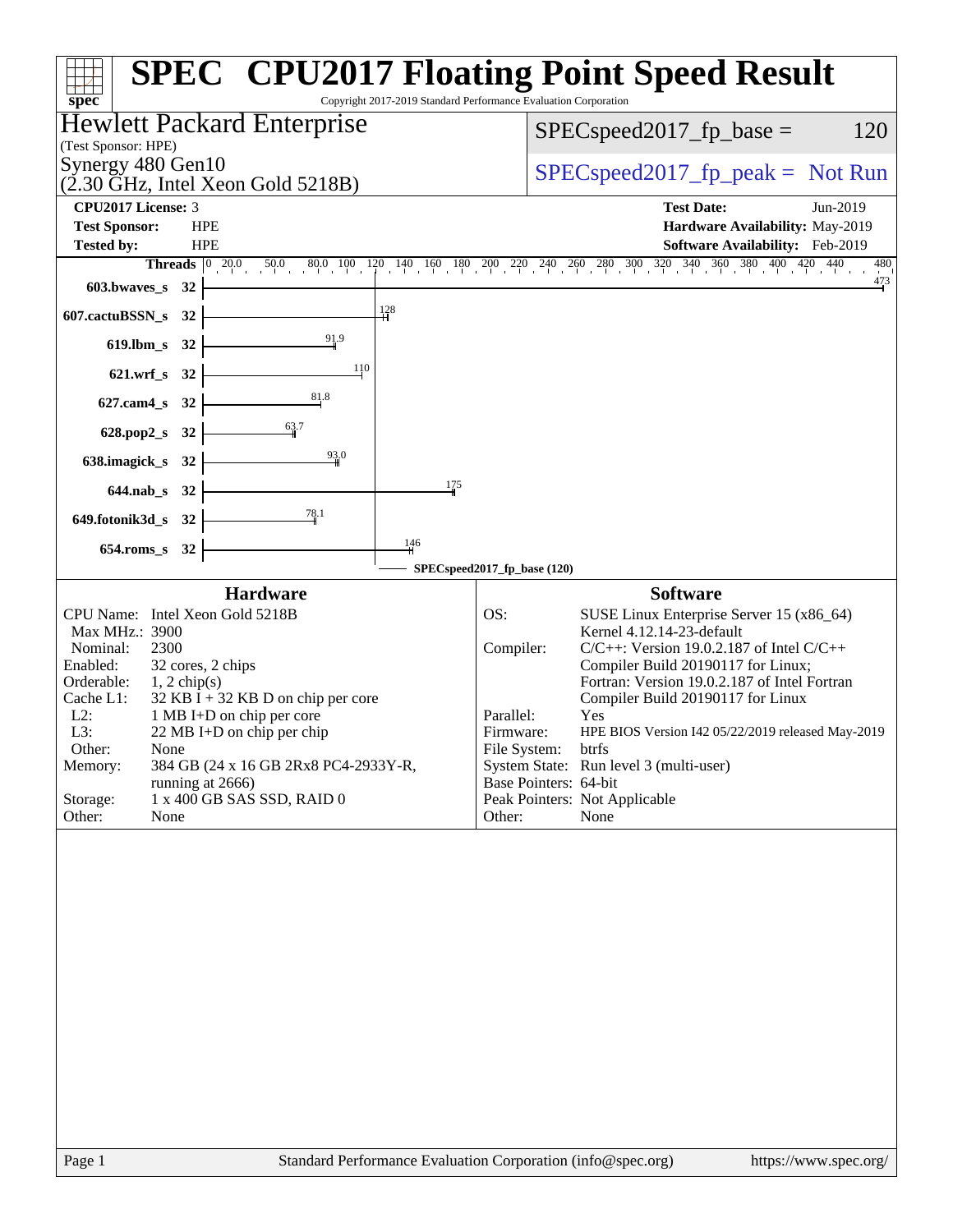# **[SPEC CPU2017 Floating Point Speed Result](http://www.spec.org/auto/cpu2017/Docs/result-fields.html#SPECCPU2017FloatingPointSpeedResult)**

Copyright 2017-2019 Standard Performance Evaluation Corporation

### Hewlett Packard Enterprise

### $SPEC speed2017_fp\_base = 120$

(Test Sponsor: HPE)

**[spec](http://www.spec.org/)**

(2.30 GHz, Intel Xeon Gold 5218B)

Synergy 480 Gen10<br>  $SPEC speed2017$  [p\_peak = Not Run

**[CPU2017 License:](http://www.spec.org/auto/cpu2017/Docs/result-fields.html#CPU2017License)** 3 **[Test Date:](http://www.spec.org/auto/cpu2017/Docs/result-fields.html#TestDate)** Jun-2019 **[Test Sponsor:](http://www.spec.org/auto/cpu2017/Docs/result-fields.html#TestSponsor)** HPE **[Hardware Availability:](http://www.spec.org/auto/cpu2017/Docs/result-fields.html#HardwareAvailability)** May-2019 **[Tested by:](http://www.spec.org/auto/cpu2017/Docs/result-fields.html#Testedby)** HPE **[Software Availability:](http://www.spec.org/auto/cpu2017/Docs/result-fields.html#SoftwareAvailability)** Feb-2019

### **[Results Table](http://www.spec.org/auto/cpu2017/Docs/result-fields.html#ResultsTable)**

|                                            | <b>Base</b>    |                |                   |                |            | <b>Peak</b>    |            |                |                |              |                |              |                |              |
|--------------------------------------------|----------------|----------------|-------------------|----------------|------------|----------------|------------|----------------|----------------|--------------|----------------|--------------|----------------|--------------|
| <b>Benchmark</b>                           | <b>Threads</b> | <b>Seconds</b> | Ratio             | <b>Seconds</b> | Ratio      | <b>Seconds</b> | Ratio      | <b>Threads</b> | <b>Seconds</b> | <b>Ratio</b> | <b>Seconds</b> | <b>Ratio</b> | <b>Seconds</b> | <b>Ratio</b> |
| $603.bwaves$ s                             | 32             | 125            | 473               | 125            | 474        | 125            | 473        |                |                |              |                |              |                |              |
| 607.cactuBSSN s                            | 32             | 133            | 125               | 129            | 129        | 130            | 128        |                |                |              |                |              |                |              |
| $619.$ lbm s                               | 32             | 57.0           | 91.9              | 57.6           | 90.9       | 56.7           | 92.3       |                |                |              |                |              |                |              |
| $621$ .wrf s                               | 32             | 120            | 110               | 120            | 110        | 120            | <u>110</u> |                |                |              |                |              |                |              |
| $627$ .cam $4 \text{ s}$                   | 32             | 108            | 81.8              | 108            | 81.7       | 108            | 81.9       |                |                |              |                |              |                |              |
| $628.pop2_s$                               | 32             | 185            | 64.2              | 190            | 62.6       | 186            | 63.7       |                |                |              |                |              |                |              |
| 638.imagick_s                              | 32             | 157            | 92.0              | 153            | 94.2       | 155            | 93.0       |                |                |              |                |              |                |              |
| $644$ .nab s                               | 32             | 101            | 174               | 100            | 175        | 99.9           | 175        |                |                |              |                |              |                |              |
| 649.fotonik3d s                            | 32             | 117            | 78.2              | 118            | 77.2       | 117            | 78.1       |                |                |              |                |              |                |              |
| $654$ .roms s                              | 32             | 108            | 146               | 108            | <u>146</u> | 110            | 144        |                |                |              |                |              |                |              |
| $SPEC speed2017$ fp base =<br>120          |                |                |                   |                |            |                |            |                |                |              |                |              |                |              |
| $CDFC_{\text{cmod}}$ $30017$ for negle $-$ |                |                | $N \sim$ D $\sim$ |                |            |                |            |                |                |              |                |              |                |              |

**[SPECspeed2017\\_fp\\_peak =](http://www.spec.org/auto/cpu2017/Docs/result-fields.html#SPECspeed2017fppeak) Not Run**

Results appear in the [order in which they were run.](http://www.spec.org/auto/cpu2017/Docs/result-fields.html#RunOrder) Bold underlined text [indicates a median measurement](http://www.spec.org/auto/cpu2017/Docs/result-fields.html#Median).

### **[Operating System Notes](http://www.spec.org/auto/cpu2017/Docs/result-fields.html#OperatingSystemNotes)**

 Stack size set to unlimited using "ulimit -s unlimited" Transparent Huge Pages enabled by default Prior to runcpu invocation Filesystem page cache synced and cleared with: sync; echo 3 > /proc/sys/vm/drop\_caches

### **[General Notes](http://www.spec.org/auto/cpu2017/Docs/result-fields.html#GeneralNotes)**

Environment variables set by runcpu before the start of the run: KMP\_AFFINITY = "granularity=core,compact" LD\_LIBRARY\_PATH = "/home/cpu2017\_u2/lib/ia32:/home/cpu2017\_u2/lib/intel64" OMP\_STACKSIZE = "192M"

 Binaries compiled on a system with 1x Intel Core i9-7900X CPU + 32GB RAM memory using Redhat Enterprise Linux 7.5 NA: The test sponsor attests, as of date of publication, that CVE-2017-5754 (Meltdown) is mitigated in the system as tested and documented. Yes: The test sponsor attests, as of date of publication, that CVE-2017-5753 (Spectre variant 1) is mitigated in the system as tested and documented. Yes: The test sponsor attests, as of date of publication, that CVE-2017-5715 (Spectre variant 2) is mitigated in the system as tested and documented.

### **[Platform Notes](http://www.spec.org/auto/cpu2017/Docs/result-fields.html#PlatformNotes)**

BIOS Configuration: Hyper-Threading set to Disabled Thermal Configuration set to Maximum Cooling

**(Continued on next page)**

Page 2 Standard Performance Evaluation Corporation [\(info@spec.org\)](mailto:info@spec.org) <https://www.spec.org/>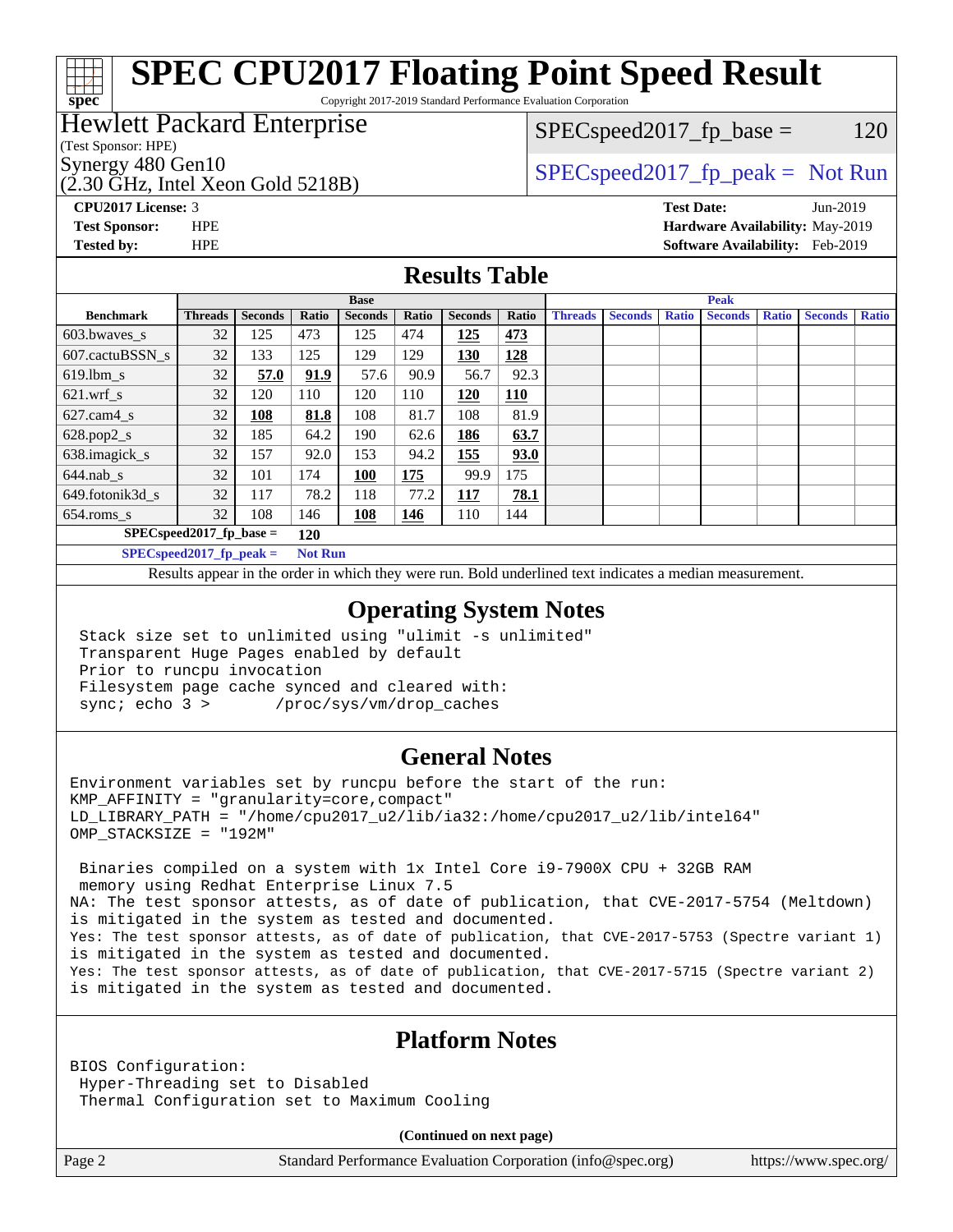# **[SPEC CPU2017 Floating Point Speed Result](http://www.spec.org/auto/cpu2017/Docs/result-fields.html#SPECCPU2017FloatingPointSpeedResult)**

Copyright 2017-2019 Standard Performance Evaluation Corporation

### Hewlett Packard Enterprise

 $SPEC speed2017_fp\_base = 120$ 

## (Test Sponsor: HPE)

(2.30 GHz, Intel Xeon Gold 5218B)

Synergy 480 Gen10<br>  $SPEC speed2017<sub>rfp</sub> peak = Not Run$ 

**[spec](http://www.spec.org/)**

**[CPU2017 License:](http://www.spec.org/auto/cpu2017/Docs/result-fields.html#CPU2017License)** 3 **[Test Date:](http://www.spec.org/auto/cpu2017/Docs/result-fields.html#TestDate)** Jun-2019 **[Test Sponsor:](http://www.spec.org/auto/cpu2017/Docs/result-fields.html#TestSponsor)** HPE **[Hardware Availability:](http://www.spec.org/auto/cpu2017/Docs/result-fields.html#HardwareAvailability)** May-2019 **[Tested by:](http://www.spec.org/auto/cpu2017/Docs/result-fields.html#Testedby)** HPE **[Software Availability:](http://www.spec.org/auto/cpu2017/Docs/result-fields.html#SoftwareAvailability)** Feb-2019

### **[Platform Notes \(Continued\)](http://www.spec.org/auto/cpu2017/Docs/result-fields.html#PlatformNotes)**

Page 3 Standard Performance Evaluation Corporation [\(info@spec.org\)](mailto:info@spec.org) <https://www.spec.org/> Memory Patrol Scrubbing set to Disabled LLC Prefetch set to Enabled LLC Dead Line Allocation set to Disabled Enhanced Processor Performance set to Enabled Workload Profile set to General Peak Frequency Compute Energy/Performance Bias set to Balanced Power Workload Profile set to Custom Numa Group Size Optimization set to Flat Intel UPI Link Power Management set to Enabled Sysinfo program /home/cpu2017\_u2/bin/sysinfo Rev: r5974 of 2018-05-19 9bcde8f2999c33d61f64985e45859ea9 running on sy480g10-2 Tue Jun 25 03:48:13 2019 SUT (System Under Test) info as seen by some common utilities. For more information on this section, see <https://www.spec.org/cpu2017/Docs/config.html#sysinfo> From /proc/cpuinfo model name : Intel(R) Xeon(R) Gold 5218 CPU @ 2.30GHz 2 "physical id"s (chips) 32 "processors" cores, siblings (Caution: counting these is hw and system dependent. The following excerpts from /proc/cpuinfo might not be reliable. Use with caution.) cpu cores : 16 siblings : 16 physical 0: cores 0 1 2 3 4 5 6 7 8 9 10 11 12 13 14 15 physical 1: cores 0 1 2 3 4 5 6 7 8 9 10 11 12 13 14 15 From lscpu: Architecture: x86\_64 CPU op-mode(s): 32-bit, 64-bit Byte Order: Little Endian  $CPU(s):$  32 On-line CPU(s) list: 0-31 Thread(s) per core: 1 Core(s) per socket: 16 Socket(s): 2 NUMA node(s): 2 Vendor ID: GenuineIntel CPU family: 6 Model: 85 Model name: Intel(R) Xeon(R) Gold 5218 CPU @ 2.30GHz Stepping: 6 CPU MHz: 2300.000 BogoMIPS: 4600.00 Virtualization: VT-x L1d cache: 32K **(Continued on next page)**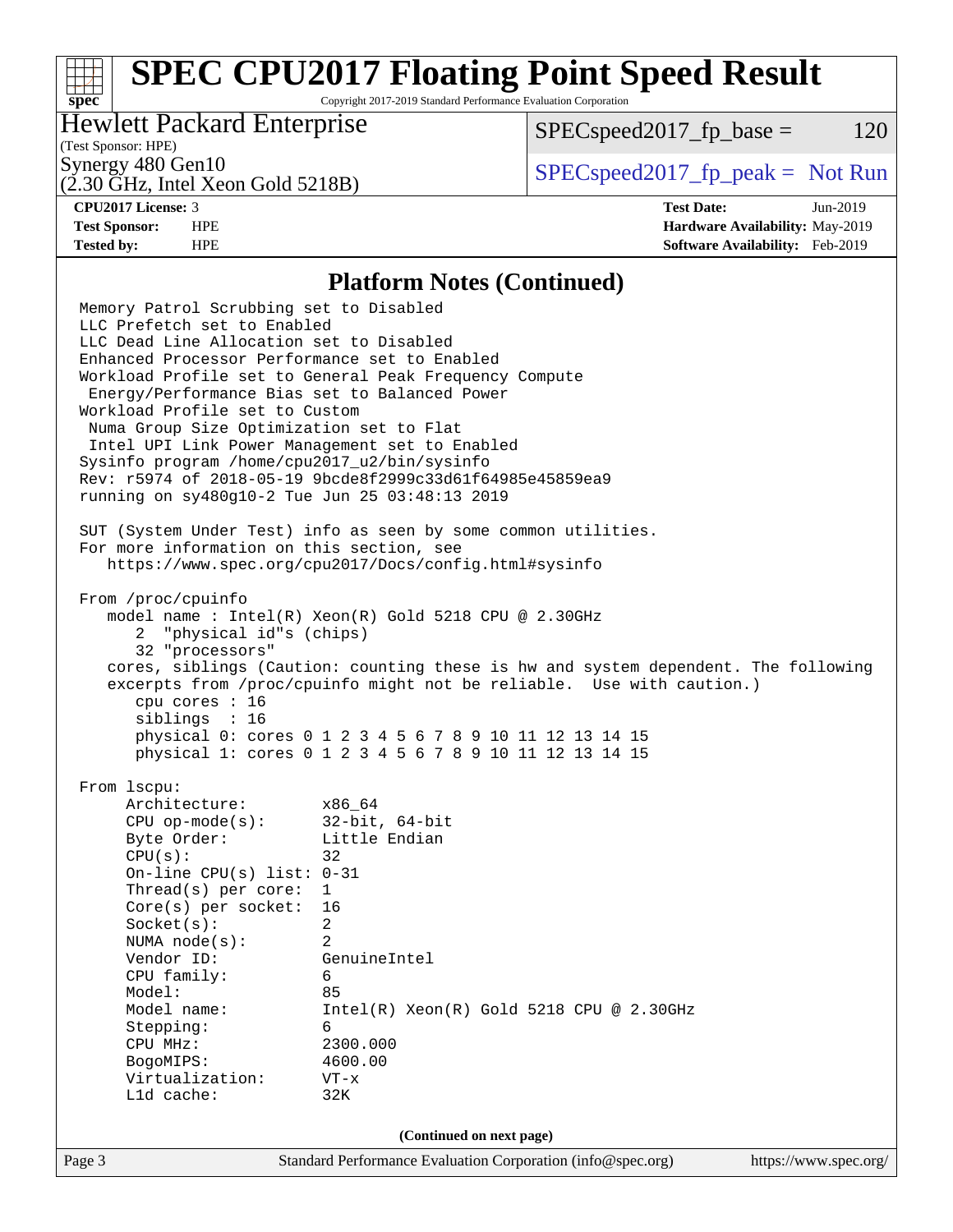### Page 4 Standard Performance Evaluation Corporation [\(info@spec.org\)](mailto:info@spec.org) <https://www.spec.org/> **[spec](http://www.spec.org/) [SPEC CPU2017 Floating Point Speed Result](http://www.spec.org/auto/cpu2017/Docs/result-fields.html#SPECCPU2017FloatingPointSpeedResult)** Copyright 2017-2019 Standard Performance Evaluation Corporation (Test Sponsor: HPE) Hewlett Packard Enterprise (2.30 GHz, Intel Xeon Gold 5218B) Synergy 480 Gen10  $SPEC speed2017$  fp\_peak = Not Run  $SPEC speed2017_fp\_base = 120$ **[CPU2017 License:](http://www.spec.org/auto/cpu2017/Docs/result-fields.html#CPU2017License)** 3 **[Test Date:](http://www.spec.org/auto/cpu2017/Docs/result-fields.html#TestDate)** Jun-2019 **[Test Sponsor:](http://www.spec.org/auto/cpu2017/Docs/result-fields.html#TestSponsor)** HPE **[Hardware Availability:](http://www.spec.org/auto/cpu2017/Docs/result-fields.html#HardwareAvailability)** May-2019 **[Tested by:](http://www.spec.org/auto/cpu2017/Docs/result-fields.html#Testedby)** HPE **[Software Availability:](http://www.spec.org/auto/cpu2017/Docs/result-fields.html#SoftwareAvailability)** Feb-2019 **[Platform Notes \(Continued\)](http://www.spec.org/auto/cpu2017/Docs/result-fields.html#PlatformNotes)** L1i cache: 32K L2 cache: 1024K L3 cache: 22528K NUMA node0 CPU(s): 0-15 NUMA node1 CPU(s): 16-31 Flags: fpu vme de pse tsc msr pae mce cx8 apic sep mtrr pge mca cmov pat pse36 clflush dts acpi mmx fxsr sse sse2 ss ht tm pbe syscall nx pdpe1gb rdtscp lm constant\_tsc art arch\_perfmon pebs bts rep\_good nopl xtopology nonstop\_tsc cpuid aperfmperf tsc\_known\_freq pni pclmulqdq dtes64 monitor ds\_cpl vmx smx est tm2 ssse3 sdbg fma cx16 xtpr pdcm pcid dca sse4\_1 sse4\_2 x2apic movbe popcnt tsc\_deadline\_timer aes xsave avx f16c rdrand lahf\_lm abm 3dnowprefetch cpuid\_fault epb cat\_l3 cdp\_l3 invpcid\_single intel\_ppin mba tpr\_shadow vnmi flexpriority ept vpid fsgsbase tsc\_adjust bmi1 hle avx2 smep bmi2 erms invpcid rtm cqm mpx rdt\_a avx512f avx512dq rdseed adx smap clflushopt clwb intel\_pt avx512cd avx512bw avx512vl xsaveopt xsavec xgetbv1 xsaves cqm\_llc cqm\_occup\_llc cqm\_mbm\_total cqm\_mbm\_local ibpb ibrs stibp dtherm ida arat pln pts pku ospke avx512\_vnni arch\_capabilities ssbd /proc/cpuinfo cache data cache size : 22528 KB From numactl --hardware WARNING: a numactl 'node' might or might not correspond to a physical chip. available: 2 nodes (0-1) node 0 cpus: 0 1 2 3 4 5 6 7 8 9 10 11 12 13 14 15 node 0 size: 193018 MB node 0 free: 192412 MB node 1 cpus: 16 17 18 19 20 21 22 23 24 25 26 27 28 29 30 31 node 1 size: 193335 MB node 1 free: 193160 MB node distances: node 0 1  $0: 10 21$  1: 21 10 From /proc/meminfo MemTotal: 395626568 kB HugePages\_Total: 0 Hugepagesize: 2048 kB From /etc/\*release\* /etc/\*version\* os-release: NAME="SLES" VERSION="15" VERSION\_ID="15" PRETTY\_NAME="SUSE Linux Enterprise Server 15" ID="sles" ID\_LIKE="suse" **(Continued on next page)**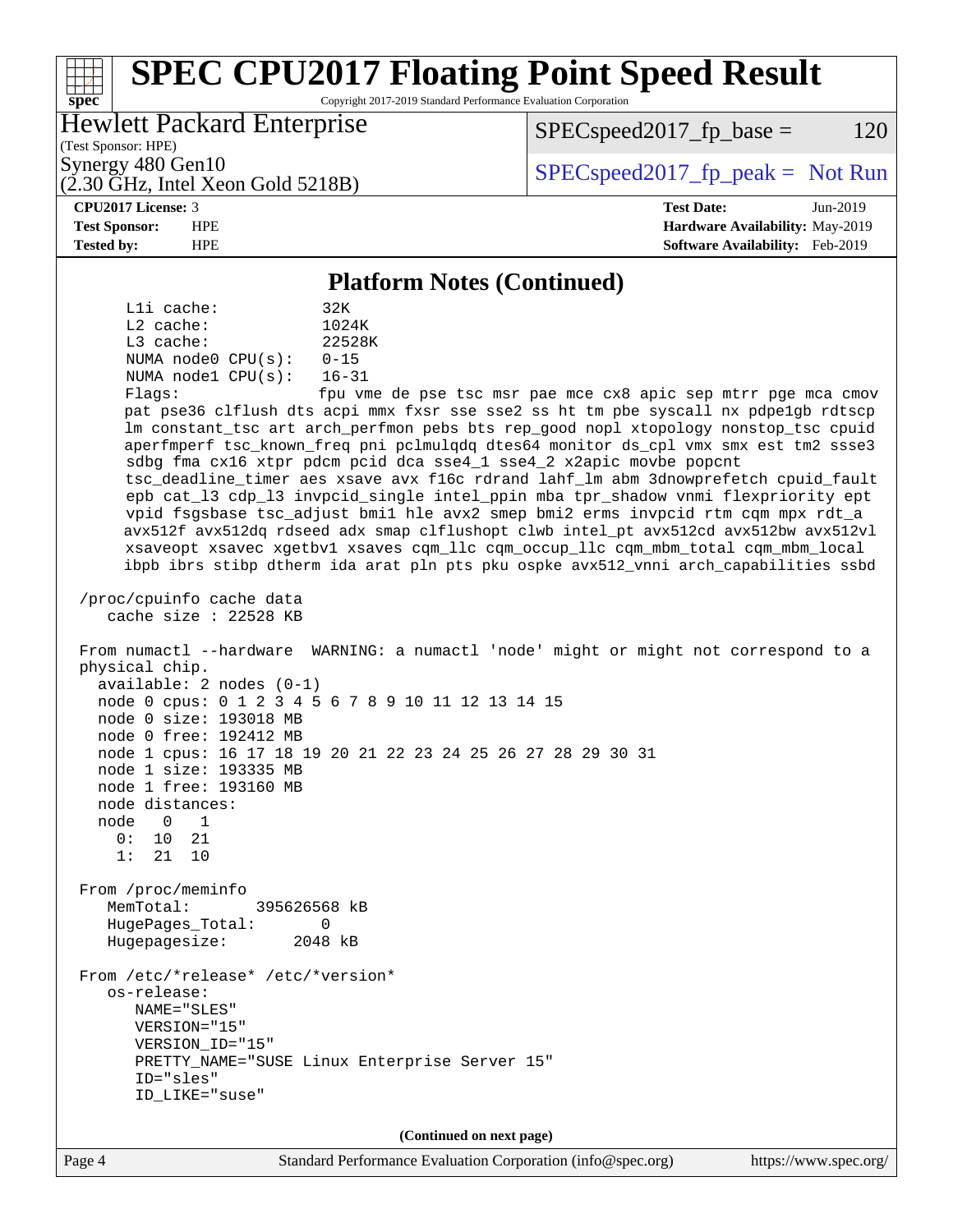### **[spec](http://www.spec.org/) [SPEC CPU2017 Floating Point Speed Result](http://www.spec.org/auto/cpu2017/Docs/result-fields.html#SPECCPU2017FloatingPointSpeedResult)** Copyright 2017-2019 Standard Performance Evaluation Corporation (Test Sponsor: HPE) Hewlett Packard Enterprise (2.30 GHz, Intel Xeon Gold 5218B) Synergy 480 Gen10<br>  $SPEC speed2017$  [p\_peak = Not Run  $SPEC speed2017_fp\_base = 120$ **[CPU2017 License:](http://www.spec.org/auto/cpu2017/Docs/result-fields.html#CPU2017License)** 3 **[Test Date:](http://www.spec.org/auto/cpu2017/Docs/result-fields.html#TestDate)** Jun-2019 **[Test Sponsor:](http://www.spec.org/auto/cpu2017/Docs/result-fields.html#TestSponsor)** HPE **[Hardware Availability:](http://www.spec.org/auto/cpu2017/Docs/result-fields.html#HardwareAvailability)** May-2019 **[Tested by:](http://www.spec.org/auto/cpu2017/Docs/result-fields.html#Testedby)** HPE **[Software Availability:](http://www.spec.org/auto/cpu2017/Docs/result-fields.html#SoftwareAvailability)** Feb-2019 **[Platform Notes \(Continued\)](http://www.spec.org/auto/cpu2017/Docs/result-fields.html#PlatformNotes)** ANSI\_COLOR="0;32" CPE\_NAME="cpe:/o:suse:sles:15" uname -a: Linux sy480g10-2 4.12.14-23-default #1 SMP Tue May 29 21:04:44 UTC 2018 (cd0437b) x86\_64 x86\_64 x86\_64 GNU/Linux Kernel self-reported vulnerability status: CVE-2017-5754 (Meltdown): Not affected CVE-2017-5753 (Spectre variant 1): Mitigation: \_\_user pointer sanitization CVE-2017-5715 (Spectre variant 2): Mitigation: Indirect Branch Restricted Speculation, IBPB, IBRS\_FW run-level 3 Jun 25 03:45 SPEC is set to: /home/cpu2017\_u2 Filesystem Type Size Used Avail Use% Mounted on /dev/sdb2 btrfs 371G 93G 278G 25% /home Additional information from dmidecode follows. WARNING: Use caution when you interpret this section. The 'dmidecode' program reads system data which is "intended to allow hardware to be accurately determined", but the intent may not be met, as there are frequent changes to hardware, firmware, and the "DMTF SMBIOS" standard. BIOS HPE I42 05/22/2019 Memory: 24x UNKNOWN NOT AVAILABLE 16 GB 2 rank 2933, configured at 2666 (End of data from sysinfo program) The marketing name for the processor in this result, which appears in the CPU name and hardware model areas, is different from sysinfo because a pre-production processor was used. The pre-production processor differs from the production processor in name only. **[Compiler Version Notes](http://www.spec.org/auto/cpu2017/Docs/result-fields.html#CompilerVersionNotes)** ============================================================================== CC 619.lbm\_s(base) 638.imagick\_s(base) 644.nab\_s(base) ------------------------------------------------------------------------------ Intel(R) C Intel(R) 64 Compiler for applications running on Intel(R)  $64$ , Version 19.0.2.187 Build 20190117 Copyright (C) 1985-2019 Intel Corporation. All rights reserved. ------------------------------------------------------------------------------

============================================================================== FC 607.cactuBSSN\_s(base)

------------------------------------------------------------------------------

**(Continued on next page)**

Page 5 Standard Performance Evaluation Corporation [\(info@spec.org\)](mailto:info@spec.org) <https://www.spec.org/>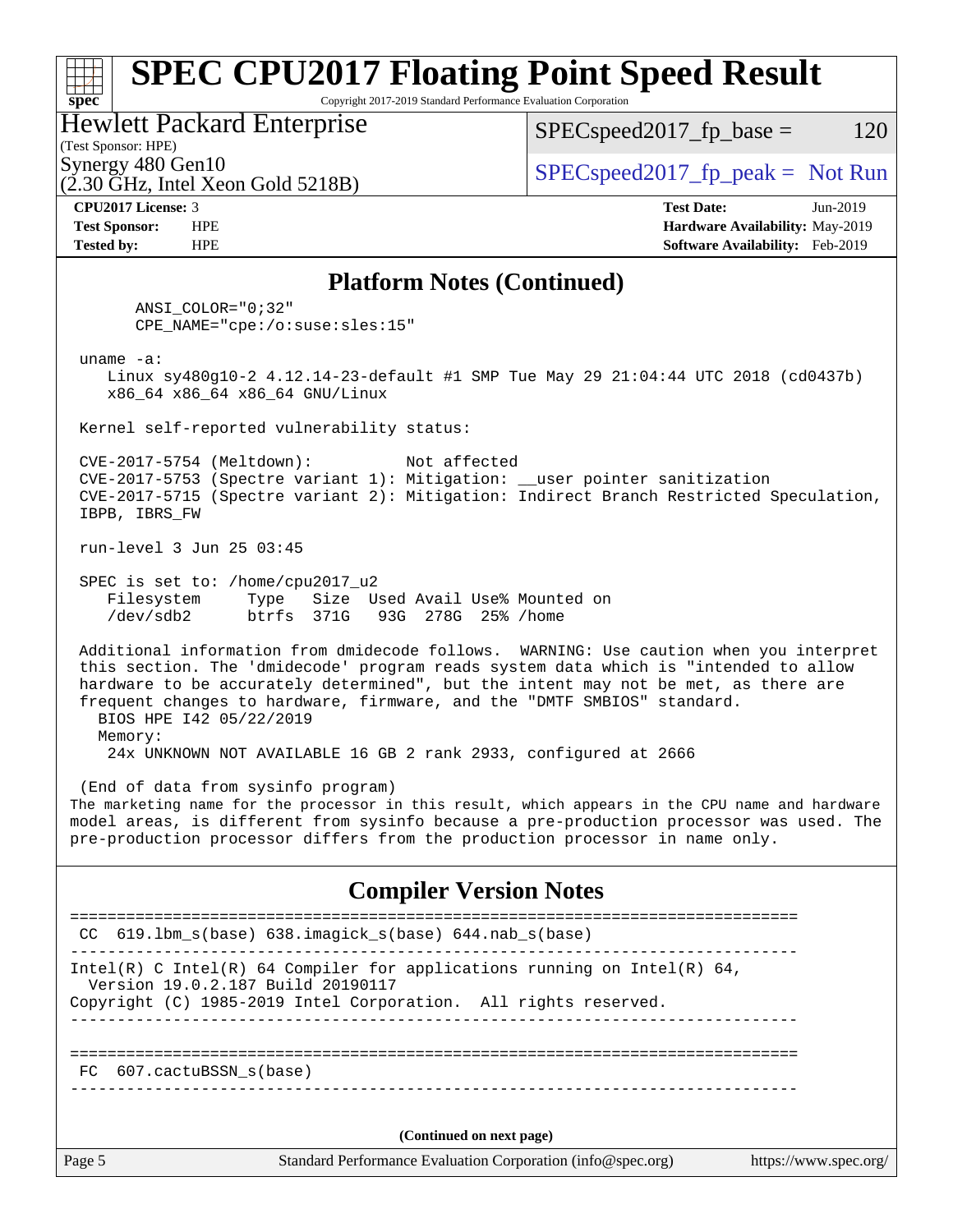# **[spec](http://www.spec.org/)**

# **[SPEC CPU2017 Floating Point Speed Result](http://www.spec.org/auto/cpu2017/Docs/result-fields.html#SPECCPU2017FloatingPointSpeedResult)**

Copyright 2017-2019 Standard Performance Evaluation Corporation

Hewlett Packard Enterprise

 $SPEC speed2017_fp\_base = 120$ 

(Test Sponsor: HPE)

(2.30 GHz, Intel Xeon Gold 5218B)

Synergy 480 Gen10<br>  $SPEC speed2017<sub>rfp</sub> peak = Not Run$ 

**[CPU2017 License:](http://www.spec.org/auto/cpu2017/Docs/result-fields.html#CPU2017License)** 3 **[Test Date:](http://www.spec.org/auto/cpu2017/Docs/result-fields.html#TestDate)** Jun-2019 **[Test Sponsor:](http://www.spec.org/auto/cpu2017/Docs/result-fields.html#TestSponsor)** HPE **[Hardware Availability:](http://www.spec.org/auto/cpu2017/Docs/result-fields.html#HardwareAvailability)** May-2019 **[Tested by:](http://www.spec.org/auto/cpu2017/Docs/result-fields.html#Testedby)** HPE **[Software Availability:](http://www.spec.org/auto/cpu2017/Docs/result-fields.html#SoftwareAvailability)** Feb-2019

### **[Compiler Version Notes \(Continued\)](http://www.spec.org/auto/cpu2017/Docs/result-fields.html#CompilerVersionNotes)**

| Intel(R) $C++$ Intel(R) 64 Compiler for applications running on Intel(R) 64,<br>Version 19.0.2.187 Build 20190117                                                                        |
|------------------------------------------------------------------------------------------------------------------------------------------------------------------------------------------|
| Copyright (C) 1985-2019 Intel Corporation. All rights reserved.<br>Intel(R) C Intel(R) 64 Compiler for applications running on Intel(R) 64,<br>Version 19.0.2.187 Build 20190117         |
| Copyright (C) 1985-2019 Intel Corporation. All rights reserved.<br>Intel(R) Fortran Intel(R) 64 Compiler for applications running on Intel(R)<br>64. Version 19.0.2.187 Build 20190117   |
| Copyright (C) 1985-2019 Intel Corporation. All rights reserved.                                                                                                                          |
| FC 603.bwaves s(base) 649.fotonik3d s(base) 654.roms s(base)                                                                                                                             |
| $Intel(R)$ Fortran Intel(R) 64 Compiler for applications running on Intel(R)<br>64, Version 19.0.2.187 Build 20190117<br>Copyright (C) 1985-2019 Intel Corporation. All rights reserved. |
| CC $621.wrf s(base) 627.cam4 s(base) 628.pop2 s(base)$                                                                                                                                   |
|                                                                                                                                                                                          |
| $Intel(R)$ Fortran Intel(R) 64 Compiler for applications running on Intel(R)<br>64, Version 19.0.2.187 Build 20190117<br>Copyright (C) 1985-2019 Intel Corporation. All rights reserved. |
| Intel(R) C Intel(R) 64 Compiler for applications running on Intel(R) 64,<br>Version 19.0.2.187 Build 20190117<br>Copyright (C) 1985-2019 Intel Corporation. All rights reserved.         |
|                                                                                                                                                                                          |

## **[Base Compiler Invocation](http://www.spec.org/auto/cpu2017/Docs/result-fields.html#BaseCompilerInvocation)**

[C benchmarks](http://www.spec.org/auto/cpu2017/Docs/result-fields.html#Cbenchmarks): [icc -m64 -std=c11](http://www.spec.org/cpu2017/results/res2019q3/cpu2017-20190709-16123.flags.html#user_CCbase_intel_icc_64bit_c11_33ee0cdaae7deeeab2a9725423ba97205ce30f63b9926c2519791662299b76a0318f32ddfffdc46587804de3178b4f9328c46fa7c2b0cd779d7a61945c91cd35)

[Fortran benchmarks](http://www.spec.org/auto/cpu2017/Docs/result-fields.html#Fortranbenchmarks): [ifort -m64](http://www.spec.org/cpu2017/results/res2019q3/cpu2017-20190709-16123.flags.html#user_FCbase_intel_ifort_64bit_24f2bb282fbaeffd6157abe4f878425411749daecae9a33200eee2bee2fe76f3b89351d69a8130dd5949958ce389cf37ff59a95e7a40d588e8d3a57e0c3fd751)

[Benchmarks using both Fortran and C](http://www.spec.org/auto/cpu2017/Docs/result-fields.html#BenchmarksusingbothFortranandC): [ifort -m64](http://www.spec.org/cpu2017/results/res2019q3/cpu2017-20190709-16123.flags.html#user_CC_FCbase_intel_ifort_64bit_24f2bb282fbaeffd6157abe4f878425411749daecae9a33200eee2bee2fe76f3b89351d69a8130dd5949958ce389cf37ff59a95e7a40d588e8d3a57e0c3fd751) [icc -m64 -std=c11](http://www.spec.org/cpu2017/results/res2019q3/cpu2017-20190709-16123.flags.html#user_CC_FCbase_intel_icc_64bit_c11_33ee0cdaae7deeeab2a9725423ba97205ce30f63b9926c2519791662299b76a0318f32ddfffdc46587804de3178b4f9328c46fa7c2b0cd779d7a61945c91cd35)

[Benchmarks using Fortran, C, and C++:](http://www.spec.org/auto/cpu2017/Docs/result-fields.html#BenchmarksusingFortranCandCXX) [icpc -m64](http://www.spec.org/cpu2017/results/res2019q3/cpu2017-20190709-16123.flags.html#user_CC_CXX_FCbase_intel_icpc_64bit_4ecb2543ae3f1412ef961e0650ca070fec7b7afdcd6ed48761b84423119d1bf6bdf5cad15b44d48e7256388bc77273b966e5eb805aefd121eb22e9299b2ec9d9) [icc -m64 -std=c11](http://www.spec.org/cpu2017/results/res2019q3/cpu2017-20190709-16123.flags.html#user_CC_CXX_FCbase_intel_icc_64bit_c11_33ee0cdaae7deeeab2a9725423ba97205ce30f63b9926c2519791662299b76a0318f32ddfffdc46587804de3178b4f9328c46fa7c2b0cd779d7a61945c91cd35) [ifort -m64](http://www.spec.org/cpu2017/results/res2019q3/cpu2017-20190709-16123.flags.html#user_CC_CXX_FCbase_intel_ifort_64bit_24f2bb282fbaeffd6157abe4f878425411749daecae9a33200eee2bee2fe76f3b89351d69a8130dd5949958ce389cf37ff59a95e7a40d588e8d3a57e0c3fd751)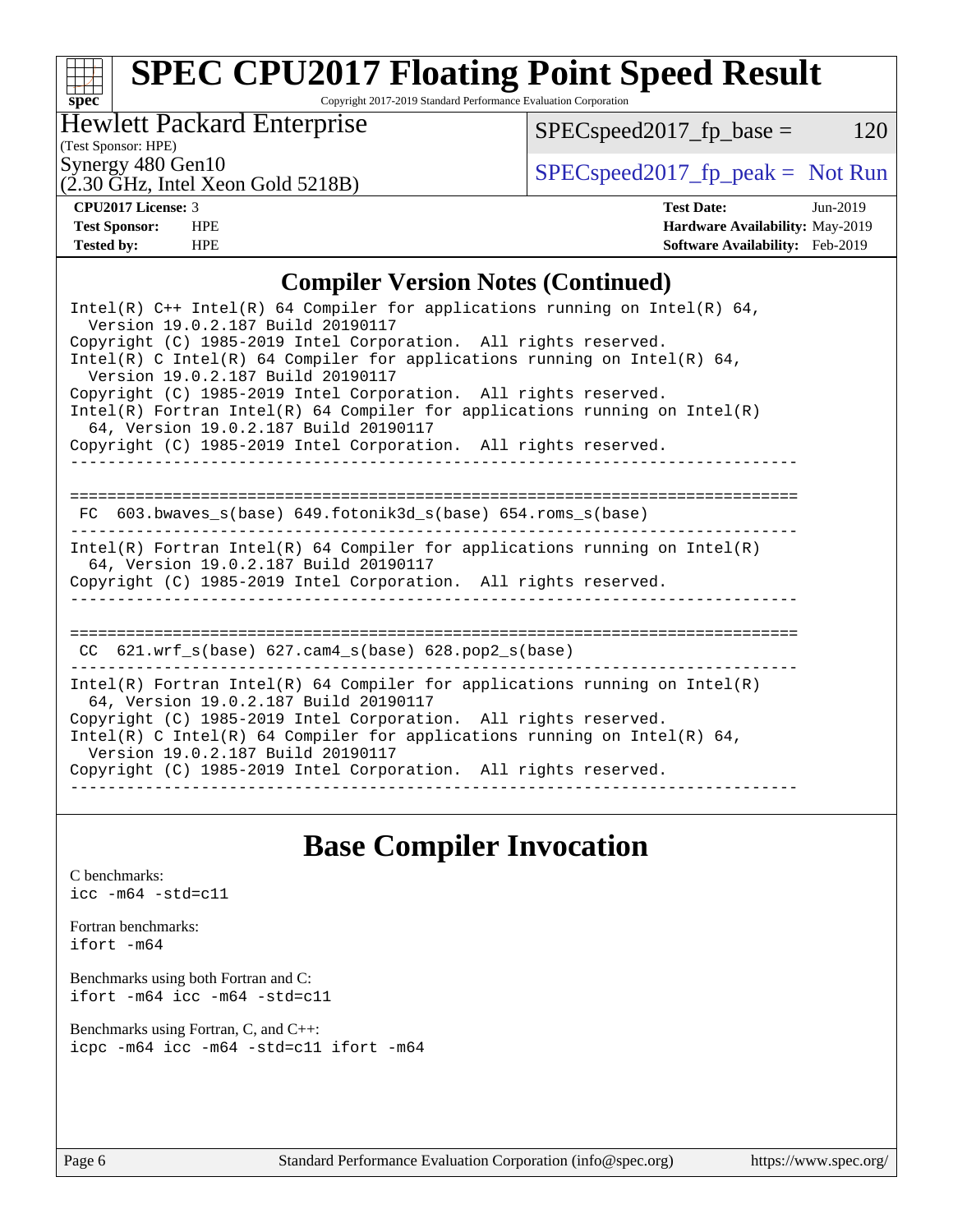# **[SPEC CPU2017 Floating Point Speed Result](http://www.spec.org/auto/cpu2017/Docs/result-fields.html#SPECCPU2017FloatingPointSpeedResult)**

Copyright 2017-2019 Standard Performance Evaluation Corporation

### Hewlett Packard Enterprise

 $SPEC speed2017_fp\_base = 120$ 

### (Test Sponsor: HPE)

**[spec](http://www.spec.org/)**

(2.30 GHz, Intel Xeon Gold 5218B)

Synergy 480 Gen10<br>  $SPEC speed2017<sub>rfp</sub> peak = Not Run$ 

**[CPU2017 License:](http://www.spec.org/auto/cpu2017/Docs/result-fields.html#CPU2017License)** 3 **[Test Date:](http://www.spec.org/auto/cpu2017/Docs/result-fields.html#TestDate)** Jun-2019 **[Test Sponsor:](http://www.spec.org/auto/cpu2017/Docs/result-fields.html#TestSponsor)** HPE **[Hardware Availability:](http://www.spec.org/auto/cpu2017/Docs/result-fields.html#HardwareAvailability)** May-2019 **[Tested by:](http://www.spec.org/auto/cpu2017/Docs/result-fields.html#Testedby)** HPE **[Software Availability:](http://www.spec.org/auto/cpu2017/Docs/result-fields.html#SoftwareAvailability)** Feb-2019

### **[Base Portability Flags](http://www.spec.org/auto/cpu2017/Docs/result-fields.html#BasePortabilityFlags)**

 603.bwaves\_s: [-DSPEC\\_LP64](http://www.spec.org/cpu2017/results/res2019q3/cpu2017-20190709-16123.flags.html#suite_basePORTABILITY603_bwaves_s_DSPEC_LP64) 607.cactuBSSN\_s: [-DSPEC\\_LP64](http://www.spec.org/cpu2017/results/res2019q3/cpu2017-20190709-16123.flags.html#suite_basePORTABILITY607_cactuBSSN_s_DSPEC_LP64) 619.lbm\_s: [-DSPEC\\_LP64](http://www.spec.org/cpu2017/results/res2019q3/cpu2017-20190709-16123.flags.html#suite_basePORTABILITY619_lbm_s_DSPEC_LP64) 621.wrf\_s: [-DSPEC\\_LP64](http://www.spec.org/cpu2017/results/res2019q3/cpu2017-20190709-16123.flags.html#suite_basePORTABILITY621_wrf_s_DSPEC_LP64) [-DSPEC\\_CASE\\_FLAG](http://www.spec.org/cpu2017/results/res2019q3/cpu2017-20190709-16123.flags.html#b621.wrf_s_baseCPORTABILITY_DSPEC_CASE_FLAG) [-convert big\\_endian](http://www.spec.org/cpu2017/results/res2019q3/cpu2017-20190709-16123.flags.html#user_baseFPORTABILITY621_wrf_s_convert_big_endian_c3194028bc08c63ac5d04de18c48ce6d347e4e562e8892b8bdbdc0214820426deb8554edfa529a3fb25a586e65a3d812c835984020483e7e73212c4d31a38223) 627.cam4\_s: [-DSPEC\\_LP64](http://www.spec.org/cpu2017/results/res2019q3/cpu2017-20190709-16123.flags.html#suite_basePORTABILITY627_cam4_s_DSPEC_LP64) [-DSPEC\\_CASE\\_FLAG](http://www.spec.org/cpu2017/results/res2019q3/cpu2017-20190709-16123.flags.html#b627.cam4_s_baseCPORTABILITY_DSPEC_CASE_FLAG) 628.pop2\_s: [-DSPEC\\_LP64](http://www.spec.org/cpu2017/results/res2019q3/cpu2017-20190709-16123.flags.html#suite_basePORTABILITY628_pop2_s_DSPEC_LP64) [-DSPEC\\_CASE\\_FLAG](http://www.spec.org/cpu2017/results/res2019q3/cpu2017-20190709-16123.flags.html#b628.pop2_s_baseCPORTABILITY_DSPEC_CASE_FLAG) [-convert big\\_endian](http://www.spec.org/cpu2017/results/res2019q3/cpu2017-20190709-16123.flags.html#user_baseFPORTABILITY628_pop2_s_convert_big_endian_c3194028bc08c63ac5d04de18c48ce6d347e4e562e8892b8bdbdc0214820426deb8554edfa529a3fb25a586e65a3d812c835984020483e7e73212c4d31a38223) [-assume byterecl](http://www.spec.org/cpu2017/results/res2019q3/cpu2017-20190709-16123.flags.html#user_baseFPORTABILITY628_pop2_s_assume_byterecl_7e47d18b9513cf18525430bbf0f2177aa9bf368bc7a059c09b2c06a34b53bd3447c950d3f8d6c70e3faf3a05c8557d66a5798b567902e8849adc142926523472) 638.imagick\_s: [-DSPEC\\_LP64](http://www.spec.org/cpu2017/results/res2019q3/cpu2017-20190709-16123.flags.html#suite_basePORTABILITY638_imagick_s_DSPEC_LP64) 644.nab\_s: [-DSPEC\\_LP64](http://www.spec.org/cpu2017/results/res2019q3/cpu2017-20190709-16123.flags.html#suite_basePORTABILITY644_nab_s_DSPEC_LP64) 649.fotonik3d\_s: [-DSPEC\\_LP64](http://www.spec.org/cpu2017/results/res2019q3/cpu2017-20190709-16123.flags.html#suite_basePORTABILITY649_fotonik3d_s_DSPEC_LP64) 654.roms\_s: [-DSPEC\\_LP64](http://www.spec.org/cpu2017/results/res2019q3/cpu2017-20190709-16123.flags.html#suite_basePORTABILITY654_roms_s_DSPEC_LP64)

## **[Base Optimization Flags](http://www.spec.org/auto/cpu2017/Docs/result-fields.html#BaseOptimizationFlags)**

#### [C benchmarks](http://www.spec.org/auto/cpu2017/Docs/result-fields.html#Cbenchmarks):

[-xCORE-AVX512](http://www.spec.org/cpu2017/results/res2019q3/cpu2017-20190709-16123.flags.html#user_CCbase_f-xCORE-AVX512) [-ipo](http://www.spec.org/cpu2017/results/res2019q3/cpu2017-20190709-16123.flags.html#user_CCbase_f-ipo) [-O3](http://www.spec.org/cpu2017/results/res2019q3/cpu2017-20190709-16123.flags.html#user_CCbase_f-O3) [-no-prec-div](http://www.spec.org/cpu2017/results/res2019q3/cpu2017-20190709-16123.flags.html#user_CCbase_f-no-prec-div) [-qopt-prefetch](http://www.spec.org/cpu2017/results/res2019q3/cpu2017-20190709-16123.flags.html#user_CCbase_f-qopt-prefetch)

[-ffinite-math-only](http://www.spec.org/cpu2017/results/res2019q3/cpu2017-20190709-16123.flags.html#user_CCbase_f_finite_math_only_cb91587bd2077682c4b38af759c288ed7c732db004271a9512da14a4f8007909a5f1427ecbf1a0fb78ff2a814402c6114ac565ca162485bbcae155b5e4258871) [-qopt-mem-layout-trans=4](http://www.spec.org/cpu2017/results/res2019q3/cpu2017-20190709-16123.flags.html#user_CCbase_f-qopt-mem-layout-trans_fa39e755916c150a61361b7846f310bcdf6f04e385ef281cadf3647acec3f0ae266d1a1d22d972a7087a248fd4e6ca390a3634700869573d231a252c784941a8) [-qopenmp](http://www.spec.org/cpu2017/results/res2019q3/cpu2017-20190709-16123.flags.html#user_CCbase_qopenmp_16be0c44f24f464004c6784a7acb94aca937f053568ce72f94b139a11c7c168634a55f6653758ddd83bcf7b8463e8028bb0b48b77bcddc6b78d5d95bb1df2967) [-DSPEC\\_OPENMP](http://www.spec.org/cpu2017/results/res2019q3/cpu2017-20190709-16123.flags.html#suite_CCbase_DSPEC_OPENMP) [-qopt-prefetch-issue-excl-hint](http://www.spec.org/cpu2017/results/res2019q3/cpu2017-20190709-16123.flags.html#user_CCbase_f-qopt-prefetch-issue-excl-hint) [-ansi-alias](http://www.spec.org/cpu2017/results/res2019q3/cpu2017-20190709-16123.flags.html#user_CCbase_f-ansi-alias) [-complex-limited-range](http://www.spec.org/cpu2017/results/res2019q3/cpu2017-20190709-16123.flags.html#user_CCbase_f-complex-limited-range)

#### [Fortran benchmarks](http://www.spec.org/auto/cpu2017/Docs/result-fields.html#Fortranbenchmarks):

[-DSPEC\\_OPENMP](http://www.spec.org/cpu2017/results/res2019q3/cpu2017-20190709-16123.flags.html#suite_FCbase_DSPEC_OPENMP) [-xCORE-AVX512](http://www.spec.org/cpu2017/results/res2019q3/cpu2017-20190709-16123.flags.html#user_FCbase_f-xCORE-AVX512) [-ipo](http://www.spec.org/cpu2017/results/res2019q3/cpu2017-20190709-16123.flags.html#user_FCbase_f-ipo) [-O3](http://www.spec.org/cpu2017/results/res2019q3/cpu2017-20190709-16123.flags.html#user_FCbase_f-O3) [-no-prec-div](http://www.spec.org/cpu2017/results/res2019q3/cpu2017-20190709-16123.flags.html#user_FCbase_f-no-prec-div) [-qopt-prefetch](http://www.spec.org/cpu2017/results/res2019q3/cpu2017-20190709-16123.flags.html#user_FCbase_f-qopt-prefetch) [-ffinite-math-only](http://www.spec.org/cpu2017/results/res2019q3/cpu2017-20190709-16123.flags.html#user_FCbase_f_finite_math_only_cb91587bd2077682c4b38af759c288ed7c732db004271a9512da14a4f8007909a5f1427ecbf1a0fb78ff2a814402c6114ac565ca162485bbcae155b5e4258871) [-qopt-mem-layout-trans=4](http://www.spec.org/cpu2017/results/res2019q3/cpu2017-20190709-16123.flags.html#user_FCbase_f-qopt-mem-layout-trans_fa39e755916c150a61361b7846f310bcdf6f04e385ef281cadf3647acec3f0ae266d1a1d22d972a7087a248fd4e6ca390a3634700869573d231a252c784941a8) [-qopenmp](http://www.spec.org/cpu2017/results/res2019q3/cpu2017-20190709-16123.flags.html#user_FCbase_qopenmp_16be0c44f24f464004c6784a7acb94aca937f053568ce72f94b139a11c7c168634a55f6653758ddd83bcf7b8463e8028bb0b48b77bcddc6b78d5d95bb1df2967) [-qopt-prefetch-issue-excl-hint](http://www.spec.org/cpu2017/results/res2019q3/cpu2017-20190709-16123.flags.html#user_FCbase_f-qopt-prefetch-issue-excl-hint) [-ansi-alias](http://www.spec.org/cpu2017/results/res2019q3/cpu2017-20190709-16123.flags.html#user_FCbase_f-ansi-alias) [-complex-limited-range](http://www.spec.org/cpu2017/results/res2019q3/cpu2017-20190709-16123.flags.html#user_FCbase_f-complex-limited-range) [-nostandard-realloc-lhs](http://www.spec.org/cpu2017/results/res2019q3/cpu2017-20190709-16123.flags.html#user_FCbase_f_2003_std_realloc_82b4557e90729c0f113870c07e44d33d6f5a304b4f63d4c15d2d0f1fab99f5daaed73bdb9275d9ae411527f28b936061aa8b9c8f2d63842963b95c9dd6426b8a)

[Benchmarks using both Fortran and C](http://www.spec.org/auto/cpu2017/Docs/result-fields.html#BenchmarksusingbothFortranandC):

[-xCORE-AVX512](http://www.spec.org/cpu2017/results/res2019q3/cpu2017-20190709-16123.flags.html#user_CC_FCbase_f-xCORE-AVX512) [-ipo](http://www.spec.org/cpu2017/results/res2019q3/cpu2017-20190709-16123.flags.html#user_CC_FCbase_f-ipo) [-O3](http://www.spec.org/cpu2017/results/res2019q3/cpu2017-20190709-16123.flags.html#user_CC_FCbase_f-O3) [-no-prec-div](http://www.spec.org/cpu2017/results/res2019q3/cpu2017-20190709-16123.flags.html#user_CC_FCbase_f-no-prec-div) [-qopt-prefetch](http://www.spec.org/cpu2017/results/res2019q3/cpu2017-20190709-16123.flags.html#user_CC_FCbase_f-qopt-prefetch) [-ffinite-math-only](http://www.spec.org/cpu2017/results/res2019q3/cpu2017-20190709-16123.flags.html#user_CC_FCbase_f_finite_math_only_cb91587bd2077682c4b38af759c288ed7c732db004271a9512da14a4f8007909a5f1427ecbf1a0fb78ff2a814402c6114ac565ca162485bbcae155b5e4258871) [-qopt-mem-layout-trans=4](http://www.spec.org/cpu2017/results/res2019q3/cpu2017-20190709-16123.flags.html#user_CC_FCbase_f-qopt-mem-layout-trans_fa39e755916c150a61361b7846f310bcdf6f04e385ef281cadf3647acec3f0ae266d1a1d22d972a7087a248fd4e6ca390a3634700869573d231a252c784941a8) [-qopenmp](http://www.spec.org/cpu2017/results/res2019q3/cpu2017-20190709-16123.flags.html#user_CC_FCbase_qopenmp_16be0c44f24f464004c6784a7acb94aca937f053568ce72f94b139a11c7c168634a55f6653758ddd83bcf7b8463e8028bb0b48b77bcddc6b78d5d95bb1df2967) [-DSPEC\\_OPENMP](http://www.spec.org/cpu2017/results/res2019q3/cpu2017-20190709-16123.flags.html#suite_CC_FCbase_DSPEC_OPENMP) [-qopt-prefetch-issue-excl-hint](http://www.spec.org/cpu2017/results/res2019q3/cpu2017-20190709-16123.flags.html#user_CC_FCbase_f-qopt-prefetch-issue-excl-hint) [-ansi-alias](http://www.spec.org/cpu2017/results/res2019q3/cpu2017-20190709-16123.flags.html#user_CC_FCbase_f-ansi-alias) [-complex-limited-range](http://www.spec.org/cpu2017/results/res2019q3/cpu2017-20190709-16123.flags.html#user_CC_FCbase_f-complex-limited-range) [-nostandard-realloc-lhs](http://www.spec.org/cpu2017/results/res2019q3/cpu2017-20190709-16123.flags.html#user_CC_FCbase_f_2003_std_realloc_82b4557e90729c0f113870c07e44d33d6f5a304b4f63d4c15d2d0f1fab99f5daaed73bdb9275d9ae411527f28b936061aa8b9c8f2d63842963b95c9dd6426b8a)

[Benchmarks using Fortran, C, and C++:](http://www.spec.org/auto/cpu2017/Docs/result-fields.html#BenchmarksusingFortranCandCXX)

[-xCORE-AVX512](http://www.spec.org/cpu2017/results/res2019q3/cpu2017-20190709-16123.flags.html#user_CC_CXX_FCbase_f-xCORE-AVX512) [-ipo](http://www.spec.org/cpu2017/results/res2019q3/cpu2017-20190709-16123.flags.html#user_CC_CXX_FCbase_f-ipo) [-O3](http://www.spec.org/cpu2017/results/res2019q3/cpu2017-20190709-16123.flags.html#user_CC_CXX_FCbase_f-O3) [-no-prec-div](http://www.spec.org/cpu2017/results/res2019q3/cpu2017-20190709-16123.flags.html#user_CC_CXX_FCbase_f-no-prec-div) [-qopt-prefetch](http://www.spec.org/cpu2017/results/res2019q3/cpu2017-20190709-16123.flags.html#user_CC_CXX_FCbase_f-qopt-prefetch) [-ffinite-math-only](http://www.spec.org/cpu2017/results/res2019q3/cpu2017-20190709-16123.flags.html#user_CC_CXX_FCbase_f_finite_math_only_cb91587bd2077682c4b38af759c288ed7c732db004271a9512da14a4f8007909a5f1427ecbf1a0fb78ff2a814402c6114ac565ca162485bbcae155b5e4258871) [-qopt-mem-layout-trans=4](http://www.spec.org/cpu2017/results/res2019q3/cpu2017-20190709-16123.flags.html#user_CC_CXX_FCbase_f-qopt-mem-layout-trans_fa39e755916c150a61361b7846f310bcdf6f04e385ef281cadf3647acec3f0ae266d1a1d22d972a7087a248fd4e6ca390a3634700869573d231a252c784941a8) [-qopenmp](http://www.spec.org/cpu2017/results/res2019q3/cpu2017-20190709-16123.flags.html#user_CC_CXX_FCbase_qopenmp_16be0c44f24f464004c6784a7acb94aca937f053568ce72f94b139a11c7c168634a55f6653758ddd83bcf7b8463e8028bb0b48b77bcddc6b78d5d95bb1df2967) [-DSPEC\\_OPENMP](http://www.spec.org/cpu2017/results/res2019q3/cpu2017-20190709-16123.flags.html#suite_CC_CXX_FCbase_DSPEC_OPENMP) [-qopt-prefetch-issue-excl-hint](http://www.spec.org/cpu2017/results/res2019q3/cpu2017-20190709-16123.flags.html#user_CC_CXX_FCbase_f-qopt-prefetch-issue-excl-hint) [-ansi-alias](http://www.spec.org/cpu2017/results/res2019q3/cpu2017-20190709-16123.flags.html#user_CC_CXX_FCbase_f-ansi-alias) [-complex-limited-range](http://www.spec.org/cpu2017/results/res2019q3/cpu2017-20190709-16123.flags.html#user_CC_CXX_FCbase_f-complex-limited-range) [-nostandard-realloc-lhs](http://www.spec.org/cpu2017/results/res2019q3/cpu2017-20190709-16123.flags.html#user_CC_CXX_FCbase_f_2003_std_realloc_82b4557e90729c0f113870c07e44d33d6f5a304b4f63d4c15d2d0f1fab99f5daaed73bdb9275d9ae411527f28b936061aa8b9c8f2d63842963b95c9dd6426b8a)

The flags files that were used to format this result can be browsed at <http://www.spec.org/cpu2017/flags/HPE-ic19.0u1-flags-linux64.html> <http://www.spec.org/cpu2017/flags/HPE-Platform-Flags-Intel-V1.2-CLX-revB.html>